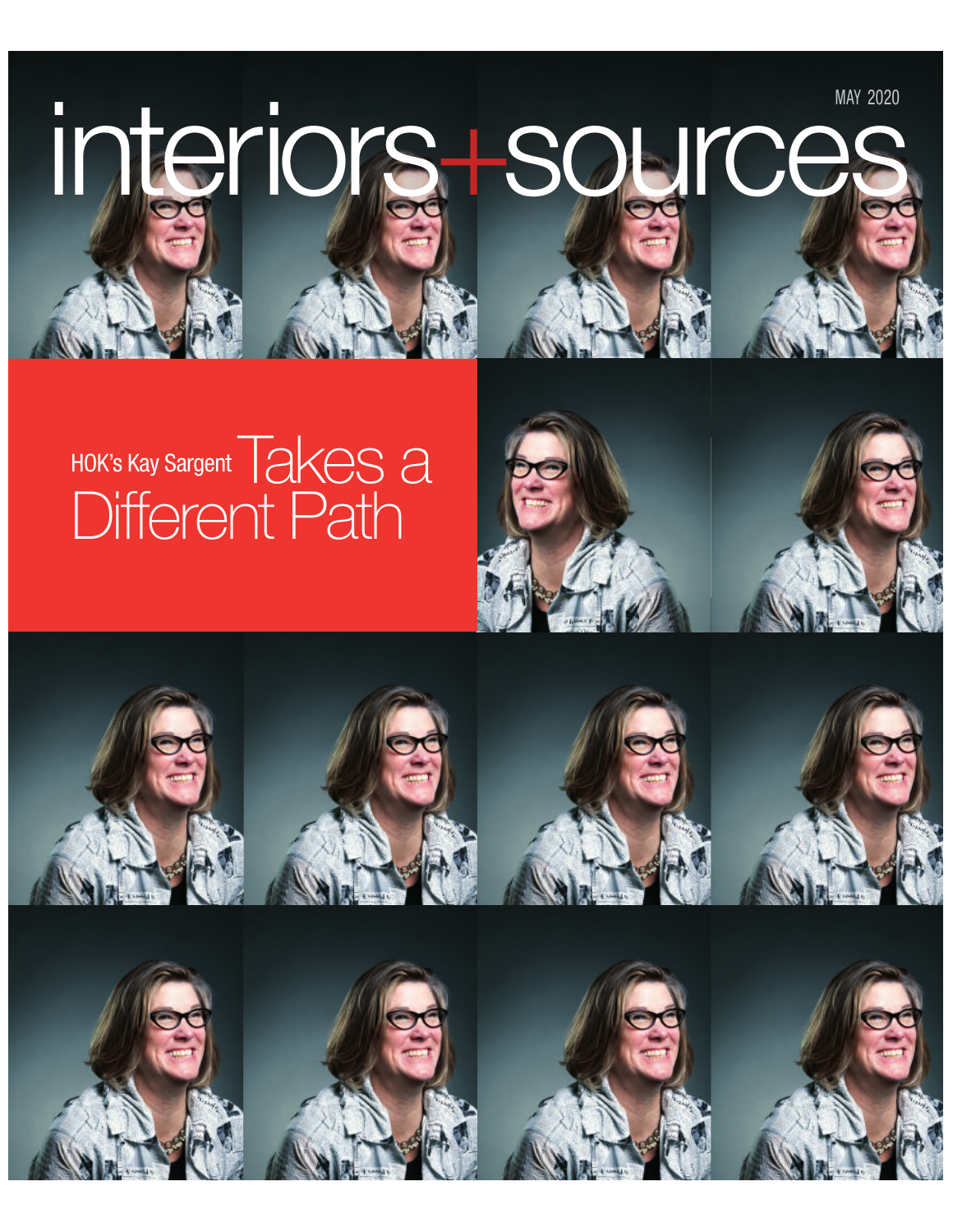### 1. Spot Tables from Samuelson Furniture

Introduced as part of the brand's newly launched Phorm Collection, Samuelson Furniture's Spot Tables are versatile in size with an outer shell that is available in any color or sheen. Eccentric in shape, the Spot Tables are round with curvaceous openings serving as a distinctive design accent. The inner area of the tables is customizable and can be built in a variety of ways, making each table unique to the space in which it is placed. samuelsonfurniture.com

### 3. Ascend from DeskMakers

Offering a range of heights, Ascend casegoods allow end users to transition from sitting to standing within seconds and keeps them moving throughout the day. Ascend can be specified as a freestanding piece or as part of a desk configuration and is offered in a variety of sizes for desks, returns and credenzas with multiple storage options for exceptional flexibility. The collection is intended to easily coordinate with the entire family of DeskMakers products so it can be mixed and matched while ensuring a sense of design continuity. Additionally, modesty panels vary from light and airy to substantial to match virtually any decor. deskmakers.com





### 2. Flo Desk from MASHstudios

The Flo Desk is a new quick-ship sit-stand desk with an adjustable height that allows users to go from sitting to standing with a smooth push of a button. Designed in response to an increased demand for movement in the workplace, the new desking solution blends flexibility with a spacious surface and stylish form. Part of the READYMADE line, a collection of smart office furniture from MASHstudios that blends convenience and good design, the Flo Desk features a matte laminate surface made with a 1-inch Baltic Birch plywood core, paired with a cold rolled steel metal frame, finished in smooth matte black.

mashstudios.com



### 4. POPSTAR from Buster + Punch

Handcrafted in Europe, the POPSTAR gin furniture piece is made from white oak or black oak. Its interior is crafted with a quilted back panel in gray berry silk and black leather. The lift-up hatch closes for extra surface space while the glass front displays spirits. Accented with custom brass details, the bar features a signature knurled light fitting and a pair of brass knobs. The POPSTAR har is a scaleddown alternative to the ROCK-STAR bar for more compact form and function. busterandpunch.us